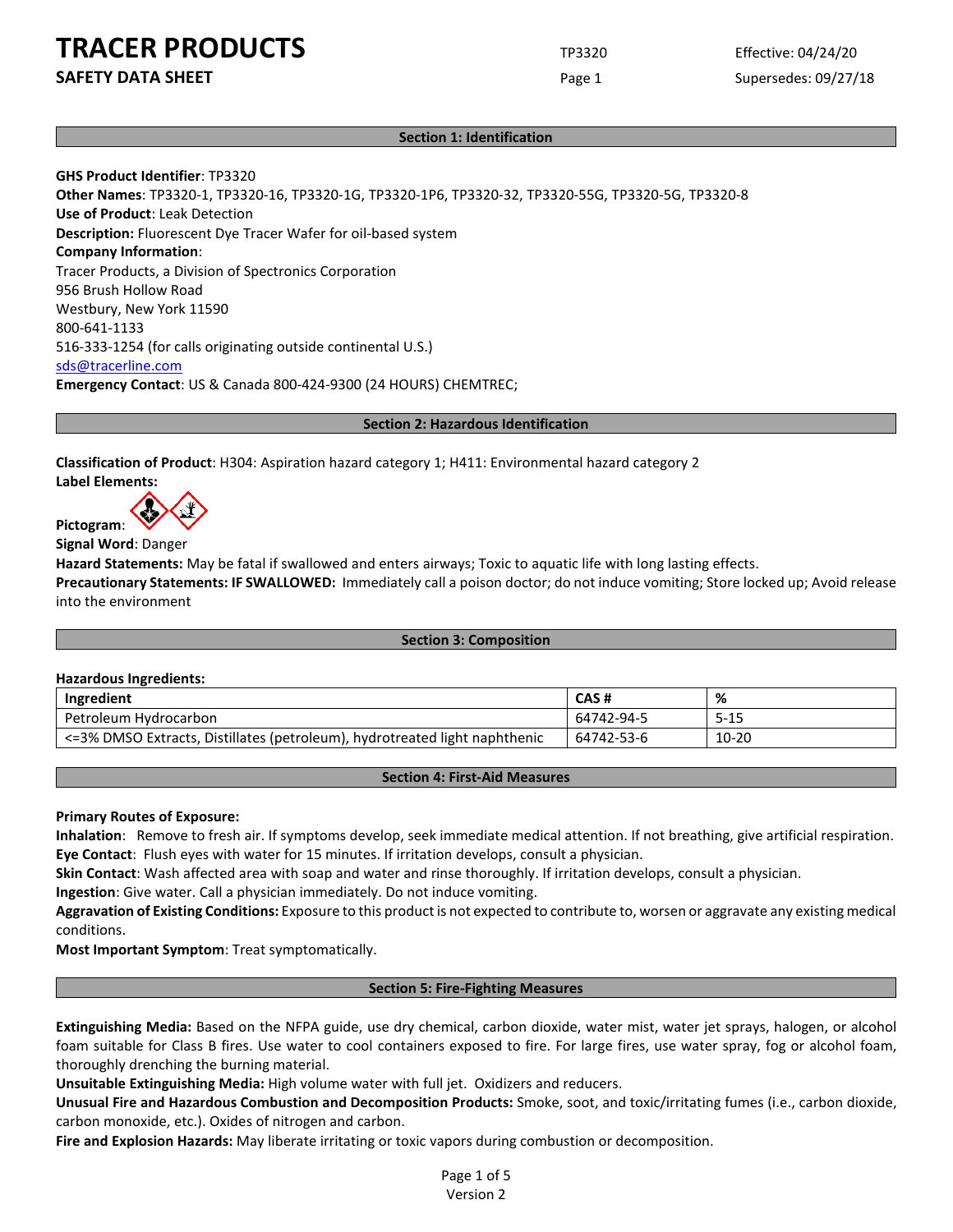**Fire-Fighting Procedures/Equipment:** Fire fighters and others who may be exposed to the products of combustion should be equipped with NIOSH-approved, positive-pressure, self-contained breathing apparatus (SCBA) and full protective clothing. Water can be used to cool and protect containers and surroundings.

#### **Section 6: Accidental Release Measures**

#### **Non-Emergency Personnel**:

General Advice: Avoid inhalation and contact with skin, eyes, or clothing. Wash hands and face before eating, drinking, or using tobacco products.

Personal Protective Equipment Needed: Wear impervious gloves, shoes, and protective clothing

#### **Emergency Personnel**:

Suitable Protective Gear: Wear impervious gloves, shoes and protective clothing.

Unsuitable Protective Gear: Not Applicable

**Environmental Precautions**: Prevent any contamination of local soils and water supply. Prevent ground water infiltration or any ground penetration. Avoid the spreading or entering into watercourses by using sand, soil, or other types of barriers. If contamination into water course or sewage system, alert appropriate authorities.

#### **Containment/Clean-up Methods**:

Containment & Recovery of Product: Contain with absorbent material, such as clay, soil, universal binding medium, or any commercially available absorbent. Shovel reclaimed dye and absorbent into a recovery or salvage drums for disposal. For larger spills, transfer to a salvage tank for recovery or safe disposal. Any residues should be treated like a small spill. This is not a RCRA hazardous waste per Title 40 CFR 261. Stop material from contaminating soil, or from entering sewers or bodies of water. For larger spills, transfer to a salvage tank for safe recovery/disposal. Residues are treated as small spills.

Disposal**:** Either incinerate or land fill in accordance with applicable local, state and federal regulations.

#### **Section 7: Handling and Storage**

**Handling Precautions:** Use product only in well ventilated areas. Avoid breathing in mists or vapors from a heated product. Avoid formation of mists. Avoid heating product near flash point. Avoid prolonged or repeated contact with skin. Handle in ambient temperature.

**Storage Conditions:** Store in a cool, dry, well-ventilated area away from heat, ignition sources, and direct sunlight. Always keep containers tightly closed. Store away from oxidizing and reducing agents.

**Personal Hygiene:** Wash hands before breaks and at the end of the work day. Do not carry cleaning clothes used to absorb product in clothing. General hygiene measures for chemicals apply.

**Empty Container Precautions:** Do not reuse empty container for any purpose.

## **Section 8: Exposure Controls/Personal Protection**

## **Occupational Exposure Limits**:

| Component                            | Regulation                                                                                                      | <b>Type of listing</b> | Value      |
|--------------------------------------|-----------------------------------------------------------------------------------------------------------------|------------------------|------------|
| $< = 3%$<br><b>DMSO</b><br>Extracts, | OSHA Z-1                                                                                                        | TWA Mist               | 5 mg/m3    |
| <b>Distillates</b><br>(petroleum),   |                                                                                                                 |                        |            |
| hydrotreated light                   |                                                                                                                 |                        |            |
| naphthenic                           |                                                                                                                 |                        |            |
|                                      | <b>ACGIH</b>                                                                                                    | <b>TWA Inhalable</b>   | 5 mg/m $3$ |
|                                      |                                                                                                                 | particulate matter     |            |
|                                      | Further information: URT irr: Upper Respiratory Tract irritation; A4: Not classifiable as<br>a human carcinogen |                        |            |
|                                      | OSHA PO                                                                                                         | TWA Mist               | 5 mg/m $3$ |

**Biological Exposure Limits**: No data available

**Engineering Controls/Ventilation**: Maintain airborne concentrations below the established exposure limits by providing adequate ventilation. General (dilution) ventilation should be acceptable. Additional local exhaust ventilation is recommended where dusts, mists or vapors may be released.

**Personal Protective Equipment**: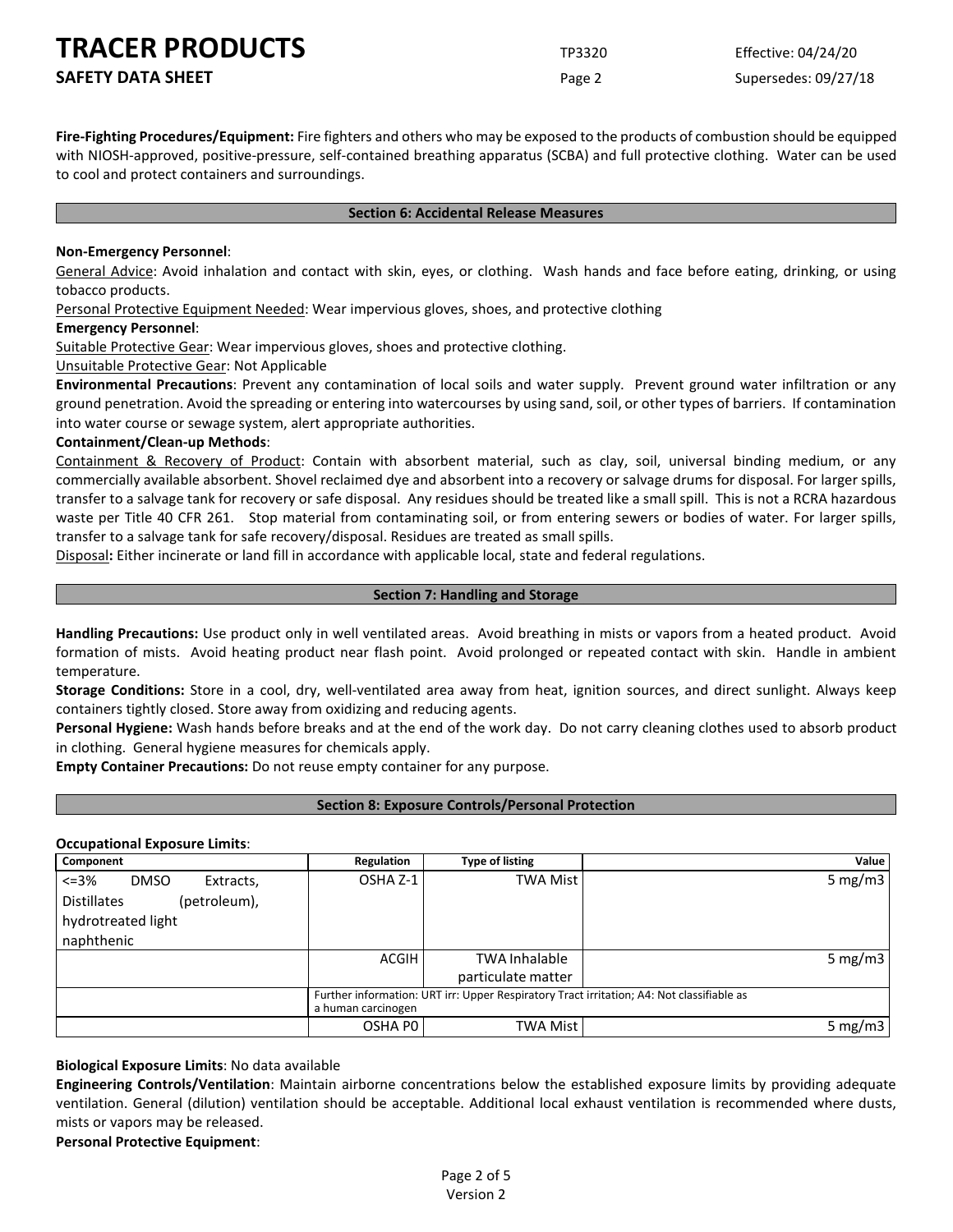Respiratory Protection: Avoid breathing vapor and/or mist. If occupational exposure limits are exceeded wear NIOSH/OSHA approved equipment. Use a respiratory protection fitted with a combination filter A-P3 for short term use. High airborne concentrations may necessitate the use of self-contained breathing apparatus (SCBA) or a supplied air respirator. Respiratory protection programs must be in compliance with 29 CFR 1910.134.

Skin Protection: Wear protective clothing and appropriate impervious gloves.

Eye Protection: Wear safety goggles with peripheral coverage approved to EU Standard EN 166, AS/NZS 1337. An eye wash facility should be readily available.

Hand Protection: When in contact with material, be sure to use proper gloves approved to standards (Europe: EN 374, U.S.: F739, & AS/NZS: 2161). Gloves made from neoprene, nitrile or butyl rubber may provide suitable chemical protection.

Hygiene Measures: Wash thoroughly after handling, especially before eating, drinking, smoking, or using restroom facilities.

## **Section 9: Physical and Chemical Properties**

**Physical State**: Liquid **Appearance**: Amber **Odor**: Mild **Odor Threshold**: No data available **pH**: No data available **Melting/ Freezing Point**: No data available **Boiling Point**/**Boiling Range**: Decompose >392° F (200° C) **Flash Point**: >200°F (>93.3°C) **Evaporative Rate**: No data available **Solid/Gas Flammability**: No data available **Upper/Lower Explosive Limit**: No data available **Vapor Pressure 68**° **F (20**° **C)**: <0.01 mmHg @ 20° C **Vapor Density (Air=1)**: No data available **Relative Density**: 0.9613 **Solubility in Water**: Insoluble **Partition Coefficient: n-octanol/water**: No data available **Auto-ignition Temperature**: No data available **Decomposition Temperature**: >392° F (200° C) **Viscosity at 40°C: <20.5 cSt** Viscosity at 100°C: No data available

## **Section 10: Stability and Reactivity**

**Reactivity**: This product is non-reactive under ambient conditions

**Stability**: Stable under normal conditions of use. Can decompose slowly with localized heating over 300°C

**Conditions to Avoid**: High temperatures & a source of ignition. Toxic fumes may be released if product is heated above decomposition point.

**Incompatible Materials**: Strong Acids, Strong oxidizing agents, and Reducing agents

Hazardous Decomposition Products: In the event of combustion, CO and CO<sub>2</sub> will be formed.

**Hazardous Polymerization**: Will not occur

## **Section 11: Toxicological Information**

| Oral LD <sub>50</sub>       | Rat    | >5,000 mg/kg     |
|-----------------------------|--------|------------------|
| Dermal LD <sub>50</sub>     | Rabbit | >2,000 mg/kg     |
| Inhalation LC <sub>50</sub> | Rat    | 5.53 mg/l (mist) |
| Eye Irritation              | Rabbit | Not Irritating   |
| Skin Irritation             | Rabbit | Not Irritating   |

**Carcinogenicity**: According to ACGIH, IARC, NTP, and OSHA, this product is not a hazardous carcinogen to humans. **Sensitization:** This product is not classified as a sensitizer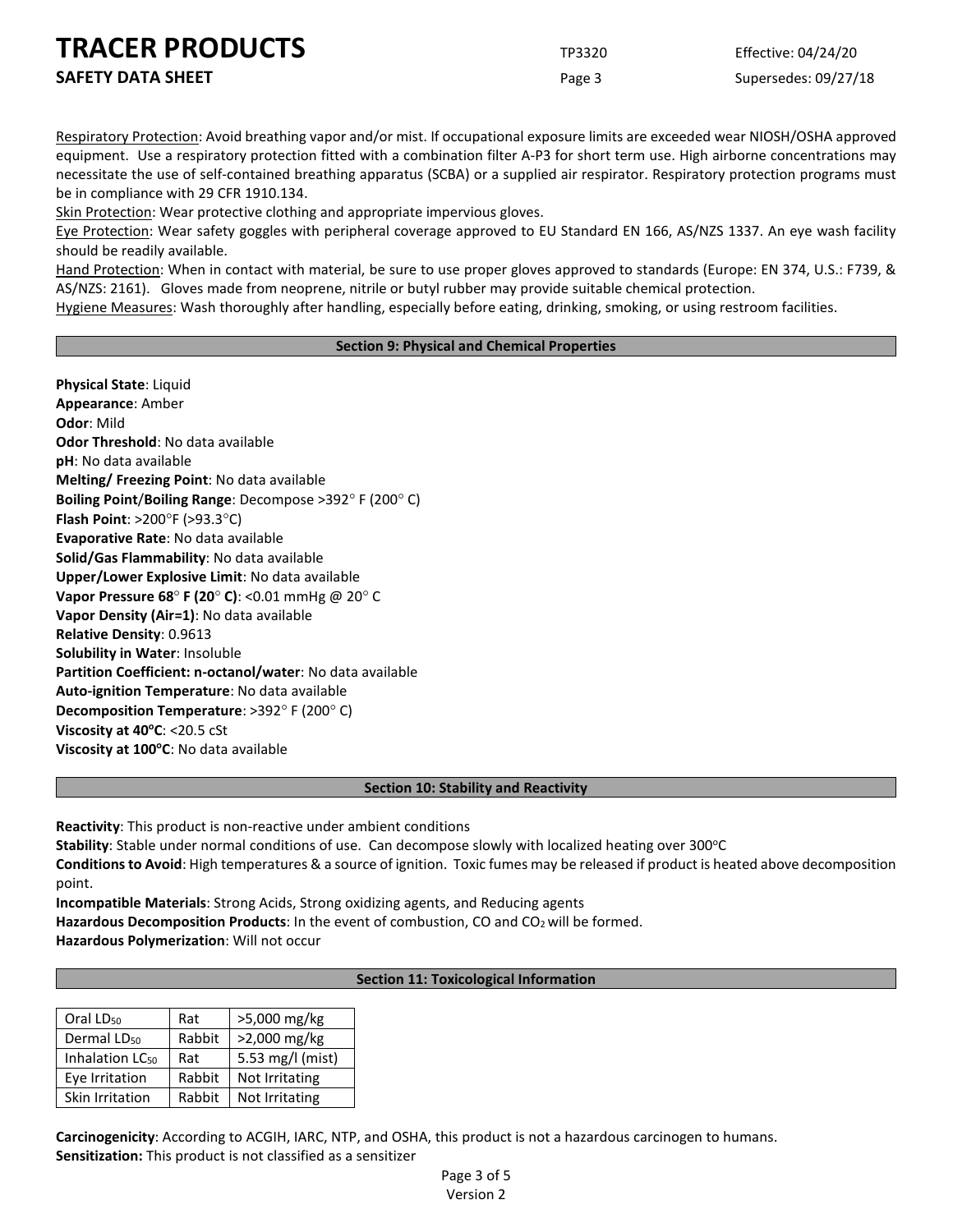**SAFETY DATA SHEET** SUPERFOUR CONSUMING THE Page 4 Supersedes: 09/27/18

**STOT-single exposure**: This product is not classified as a specific organ toxicant **STOT-repeated exposure**: This product is not classified as a specific organ toxicant **Genetic Toxicity:** This product is not classified as a genetic toxin **Aspiration Hazard**: This product is not classified as an aspiration hazard **Likely Routes of Exposure**: Eyes, skin and respiratory tract **Symptoms**:

Eye Contact: May cause mild irritation Skin Contact: May cause mild irritation Inhalation: May cause mild irritation Ingestion: May cause mild irritation

## **Section 12: Ecological Information**

## **Toxicity**:

| Fish $LL_{50}$ 96hr mg/l               | >1,000            |
|----------------------------------------|-------------------|
| Crustacean LL <sub>50</sub> 96hr. mg/l | No data available |
| Algae NOEL 72hr. mg/l                  | No data available |

**Persistence & Degradability**: No data available **Bioaccumulation Potential**: No data available **Mobility in Soil**: No data available

#### **Section 13: Disposal Considerations**

**General Statements:** Federal regulations may apply to empty container. State and/or local regulations may be different.

**Disposal:** Recover or recycle if possible, otherwise, dispose of in accordance with all local, state, and federal regulations. Sewage disposal is discouraged

**Special Instructions:** Be sure to contact the appropriate government environmental agencies if further guidance is required. Do not remove labels from container until container is cleaned properly. Containers can be reused or disposed of by landfill or incineration if appropriate to local law. Water with cleaning agents is required

**Hazardous Waste Number:** Not a RCRA hazardous waste

## **Section 14: Transportation**

**General Comments**: This product is not classed as hazardous or regulated for transport under 49 CFR, IATA/ICAO, or IMDG **49 CFR:**

**DOT Shipping Name:** Not Regulated **DOT Label:** Not Applicable **DOT Identification No.:** Not Applicable; Nonregulated shipments by air under 49 CFR, IATA/ICAO AND IMO **UN Proper Shipping Name:** Not Applicable **Transport Hazard Class:** Not Applicable **Packing Group:** Not Applicable **Classification Code:** Not Applicable **Transport by Road/Rail (ADR/RID): Environmental Hazard:** Not Applicable **Tunnel Restriction Code:** Not Applicable **Transport by Sea (IMDG): Marine Pollutant:** Not Applicable **Environmental Hazard:** Not Applicable **Transport by Air (IATA): Special Precautions for User:** Unless otherwise specified, general measures for safe transport must be followed

**Transport in Bulk:** Non-dangerous material according to transport regulations

## **Section 15: Regulatory Information**